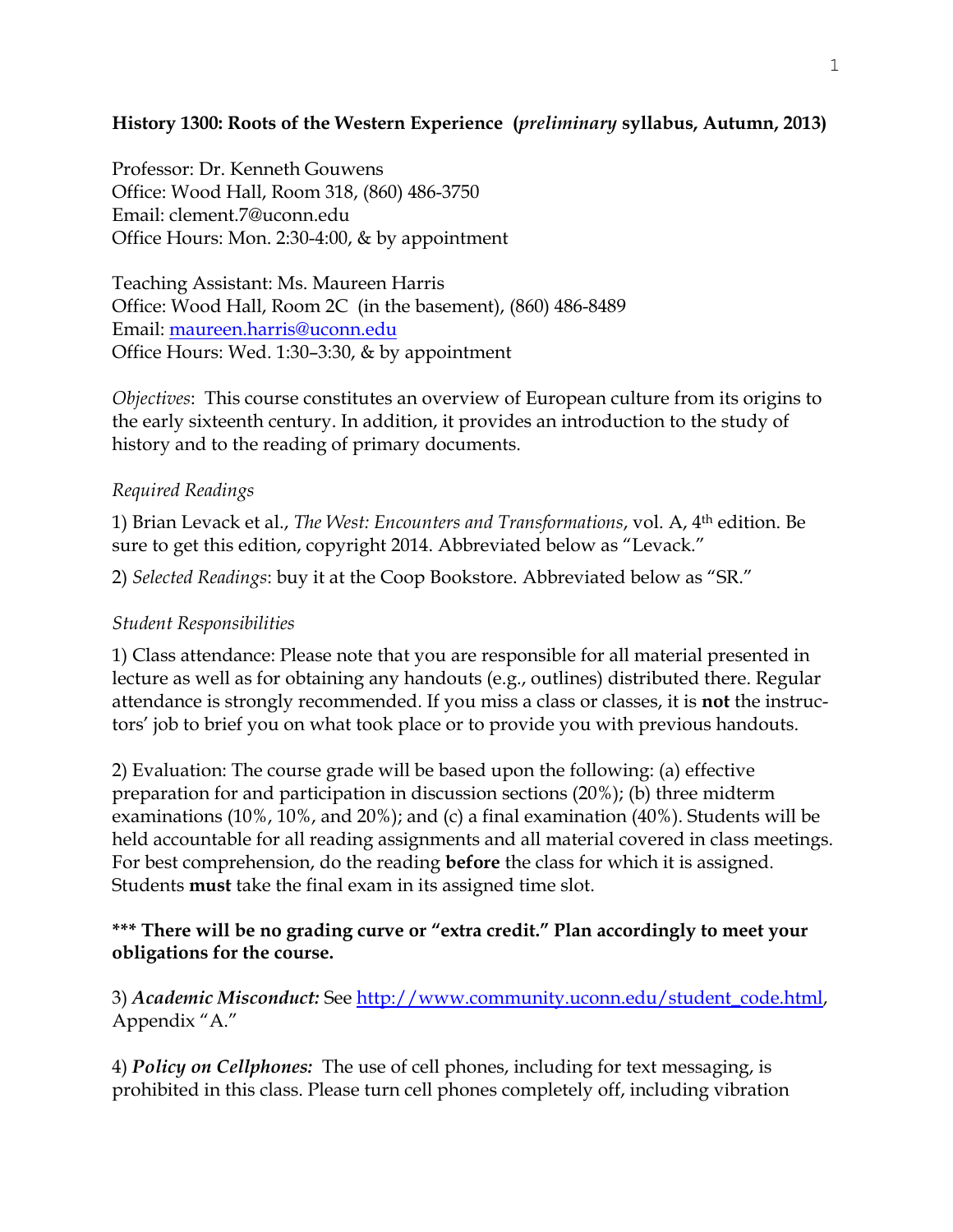setting, and put them away. It is disturbing to the entire class — and disrespectful to the instructor — when students get up during class to receive phone calls or when they are text-messaging during lecture. If you have a particular emergency, please inform the instructor before class that you are expecting a call, set the phone to "vibrate," and quietly leave the room before responding to the call.

5) *Laptop Use:* While use of laptop computers is permitted in this class, it is restricted to note-taking. Any student found to be surfing the internet, checking email, playing games, or doing anything on the laptop that is not connected with taking notes, will forfeit her or his right to use a laptop in class for the duration of the semester. If such behavior is found to be a problem in the classroom, the instructor reserves the right to prohibit altogether the use of laptops during class meetings.

6) *Recording Devices:* Students who either need or wish to record the lectures are asked to submit a request in writing to the instructor via email, stating their reasons for doing so. This applies only to audio recording. Video recording will not be permitted under any circumstances.

7) *Responses to E-mails:* It is a privilege rather than a right to receive rapid responses to queries sent via email. Emails sent Wednesday evening through Sunday may not be answered until Monday.

| Date             | Subject                                              | Readings      |
|------------------|------------------------------------------------------|---------------|
| Aug. 26 $(M)$    | Early Civilization in the<br><b>Fertile Crescent</b> | Levack, 1-28  |
| Aug. $28 \, (W)$ | Ancient Egypt                                        | Levack, 29-55 |
| Discussion:      | Herodotus on Cultural Difference                     | SR I          |
| Sep. 2 $(M)$     | Class will not meet. (Labor Day)                     |               |
| Sep. $4 \ (W)$   | The Hebrews and Judaism                              | Levack, 55-77 |
| Discussion:      | The Hebrew Scriptures, Genesis                       | SR II & III   |
| Sep. 9 $(M)$     | The Origins of Democracy<br>in Athens                | Levack, 78–86 |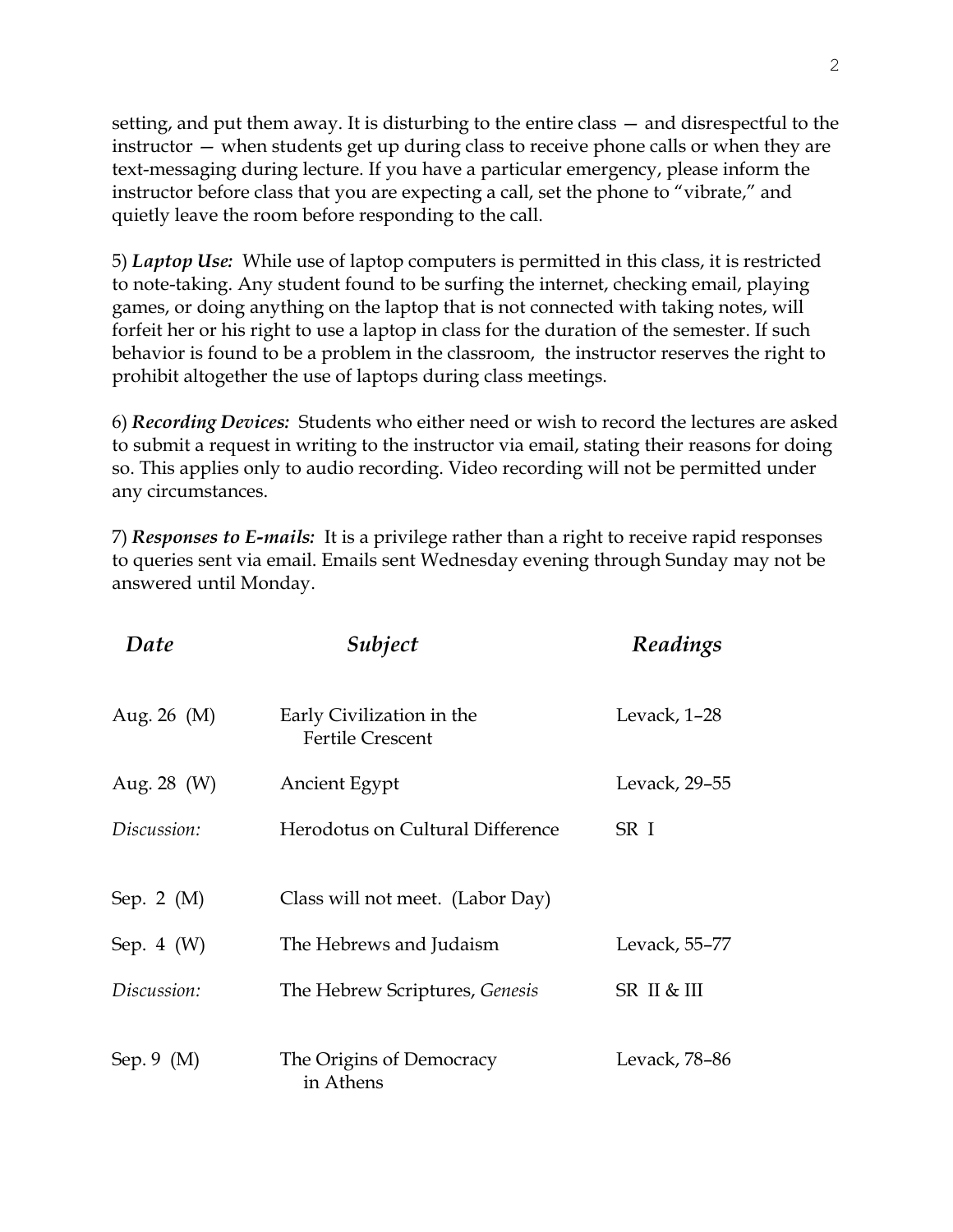| Sep. 11 (W)                | The Greco-Persian Wars                                  | Levack, 87-93       |
|----------------------------|---------------------------------------------------------|---------------------|
| Discussion:                | preparation for first exam                              |                     |
| Sep. 16 (M)                | <b>First Midterm Examination</b>                        |                     |
| Sep. 18 (W)                | Golden-Age Athens                                       | Levack, 93-110      |
| Discussion:<br>Sep. 23 (M) | Thucydides on Cultural Decline<br>The Peloponnesian War | SR IV               |
| Sep. 25 (W)                | Presocratics, Sophists, & Plato                         |                     |
| Discussion:                | Plato's Republic                                        | SR V                |
| Sep. 30 (M)                | Aristotle                                               |                     |
| Oct. 2 $(W)$               | The Hellenistic World                                   | Levack, 111-37      |
| Discussion:                | Aristotle, Nicomachean Ethics                           | SR VI               |
| Oct. 7 (M)                 | The Roman Republic                                      | Levack, 138-68      |
| Oct. $9(W)$                | <b>Second Midterm Examination</b>                       |                     |
| Discussion:                | Cicero & Seneca on the Good Life                        | <b>SR VII</b>       |
| Oct. 14 (M)                | Augustus & Early Roman Empire                           | Levack, 169-200;    |
| Oct. 16 (W)                | The Rise of Christianity                                | SR VIII (Suetonius) |
| Discussion:                | The Gospel According to Mark                            | SR IX               |
| Oct. 21 (M)                | Late Antiquity                                          | Levack, 201-31      |
| Oct. 23 (W)                | Class will not meet.                                    |                     |
| Discussion:                | Augustine                                               | SR X                |